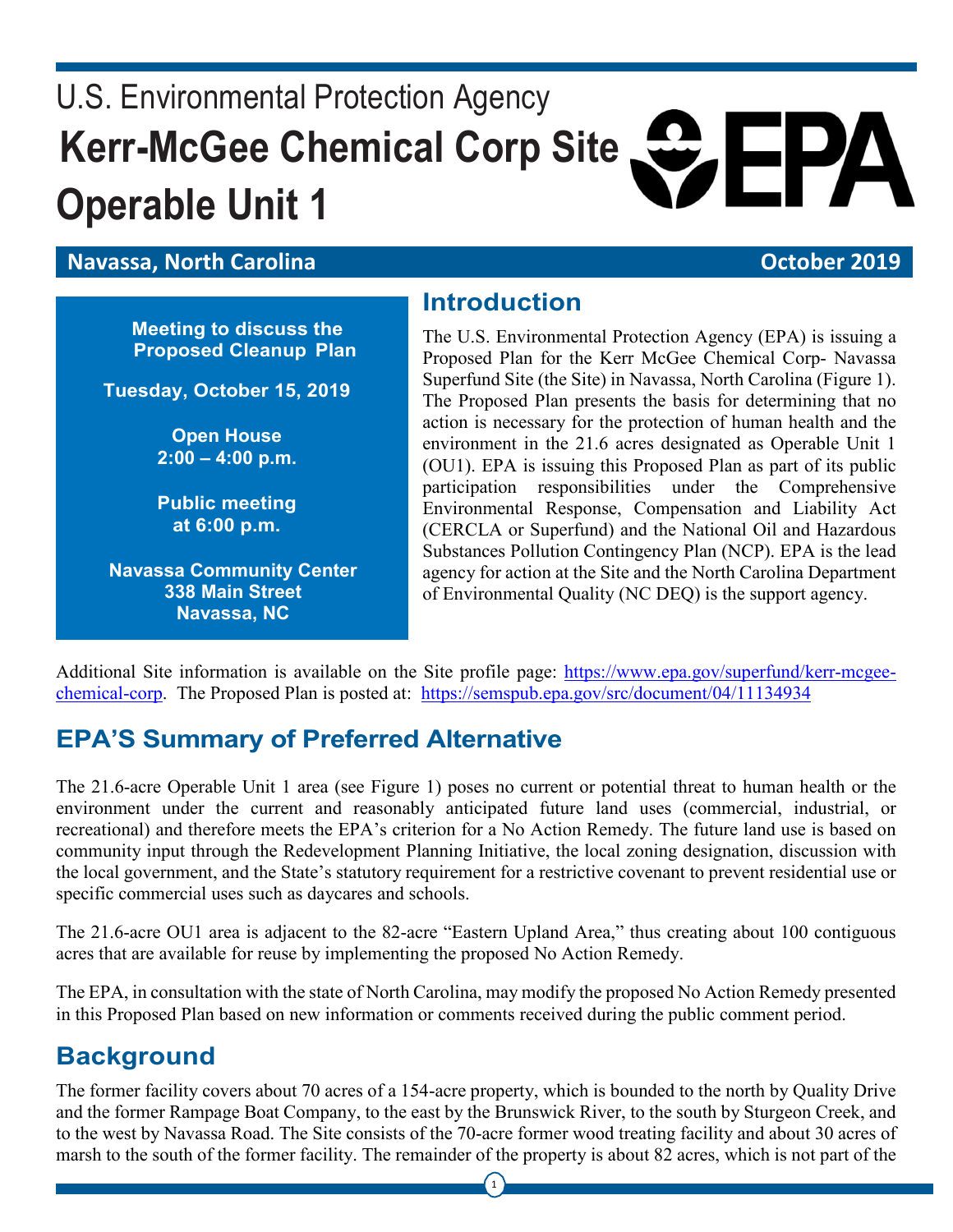Site, and is called the "Eastern Upland Area." The focus of this Proposed Plan is OU1 which includes 21.6 acres of the former wood treating facility and is located on the northern portion of the Site (Figure 1).

The Brunswick River influences both the historical and future uses of the property. The entirety of the community's riverfront is currently occupied by three parcels; the Site, an empty fertilizer plant which is vacant but ready for reuse, and an industrial parcel that is under contract for light industrial use. Historically, the 154 acre property provided housing, jobs and recreation for the community.

### **Site Ownership**

The plant was built by Gulf States Creosoting Company in 1936. American Creosoting purchased the facility in 1958 and sold it to Kerr-McGee in 1965. Kerr-McGee discontinued Site operations in 1974. Kerr-McGee decommissioned and dismantled the plant in 1980.

Kerr-McGee owned the property as a 244-acre parcel until 1991. In 1991, Kerr-McGee transferred 92 acres of marsh to the state of North Carolina, after which Kerr-McGee's property totaled about 152 acres. Historical real estate documents incorrectly reported the total acreage as 300 acres.

In March 2006, Kerr-McGee created Tronox, LLC (Tronox) as a spin-off corporation, and Tronox assumed responsibility for the Site. Anadarko Petroleum acquired Kerr-McGee in August 2006. In January 2009, Tronox filed for Chapter 11 bankruptcy protection in federal court.

In February 2011, the Tronox bankruptcy settlement established the Multistate Trust to own and assume responsibility of this Site. Greenfield Environmental Multistate Trust LLC (Multistate Trust) is the Trustee of the Multistate Environmental Response Trust. The Multistate Trust operates pursuant to the Tronox Bankruptcy Consent Decree and Environmental Settlement Agreement and pursuant to the February 14, 2011, Environmental Response Trust Agreement. The Multistate Trust is performing Environmental Actions at the Site for the beneficiaries of the Multistate Trust, the United States and the State of North Carolina.

In 2016, the Multistate Trust purchased two 1-acre residential parcels in the interior of the Eastern Upland Area, increasing the property's size to 154 acres.

### **Public Comment**

EPA relies on public input to ensure the concerns of the community are considered in selecting an effective remedy for each Superfund Site. The public comment period runs from **October 9, 2019 through November 8, 2019.** The Administrative Record and Information Repository for the Kerr-McGee Chemical Corp-Navassa Site is located at the Navassa Community Center, 338 Main Street, Navassa, North Carolina 28451; Leland Library, 487 Village Road NE, Leland, North Carolina, 28451; and U. S. EPA Region 4, Superfund Records Center, 61 Forsyth Street, SW, Atlanta, GA 30303.

EPA will host a public meeting on **Tuesday, October 15, 2019, at 6:00 p.m.** at the Navassa Community Center, 338 Main Street, Navassa, North Carolina 28451. Representatives from EPA will present the details of the Proposed Plan to address the

## **We want your comments!**

The EPA relies on public input to ensure the concerns of the community are con side red in se lecting an effective remedy for each Superfund Site. The public is encouraged to comment on the documents from:

#### **October 9, 2019 thru November Si, 201 19**

environmental impacts at the Kerr-McGee-Navassa Site and answer any questions the public may have regarding the preferred cleanup remedy. You may email your comments to  $Spalvins.Erik@epa.gov$ . If you prefer to submit written comments, please mail them, postmarked no later than November 8, 2019, to Erik Spalvins, U.S. EPA, Superfund Division, 61 Forsyth Street, SW, 11<sup>th</sup> Floor, Atlanta, GA 30303.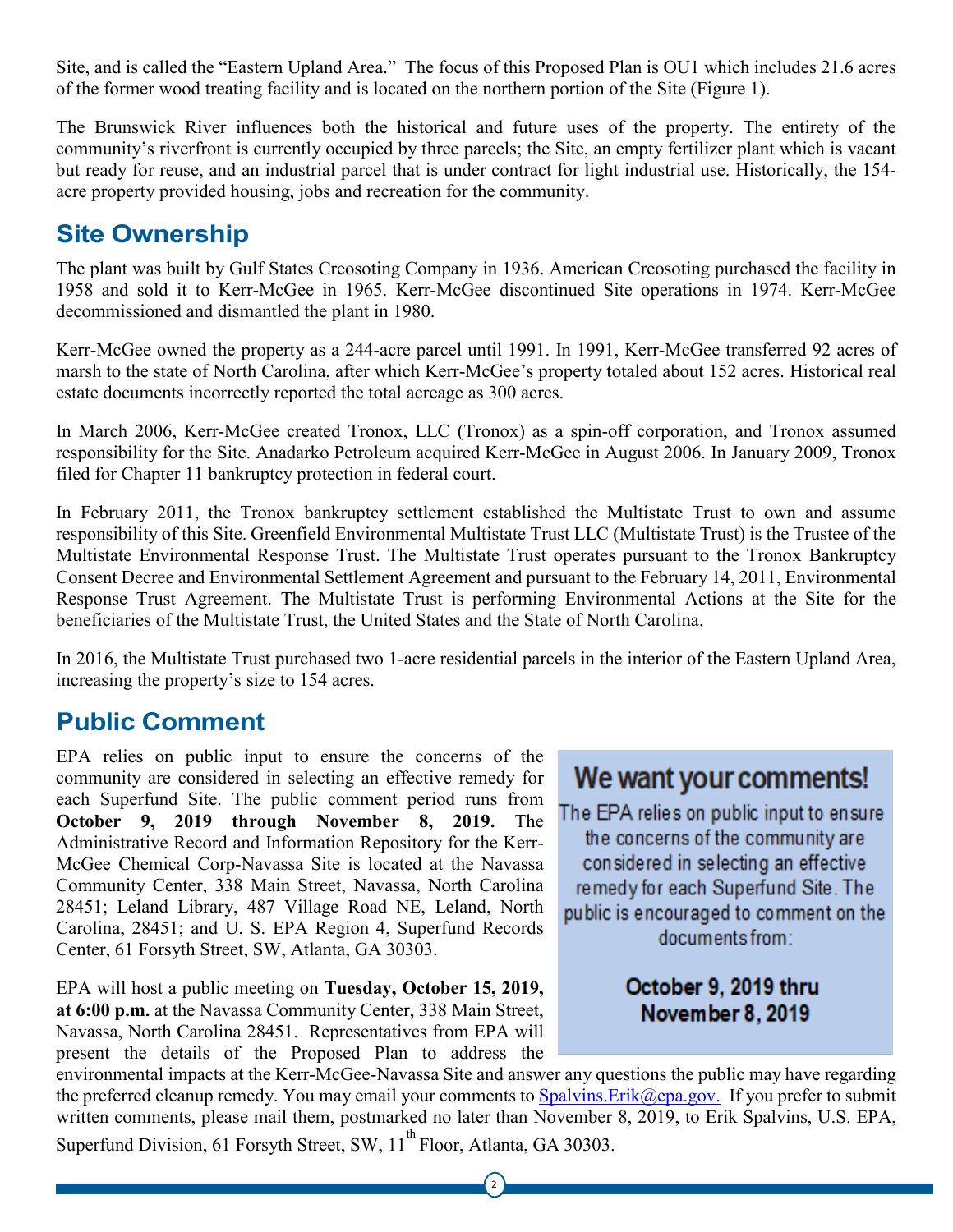After EPA has received comments and questions submitted during the public comment period, EPA will summarize the comments and provide responses to all questions and comments in the Responsiveness Summary which will be part of the Record of Decision (ROD). The ROD will select the final remedial action and will provide the rationale of EPA'sselection. The ROD will be available at the Information Repository and online at the website below.



**Figure 1: Extent of Site, Operable Unit 1 and Eastern Upland Area**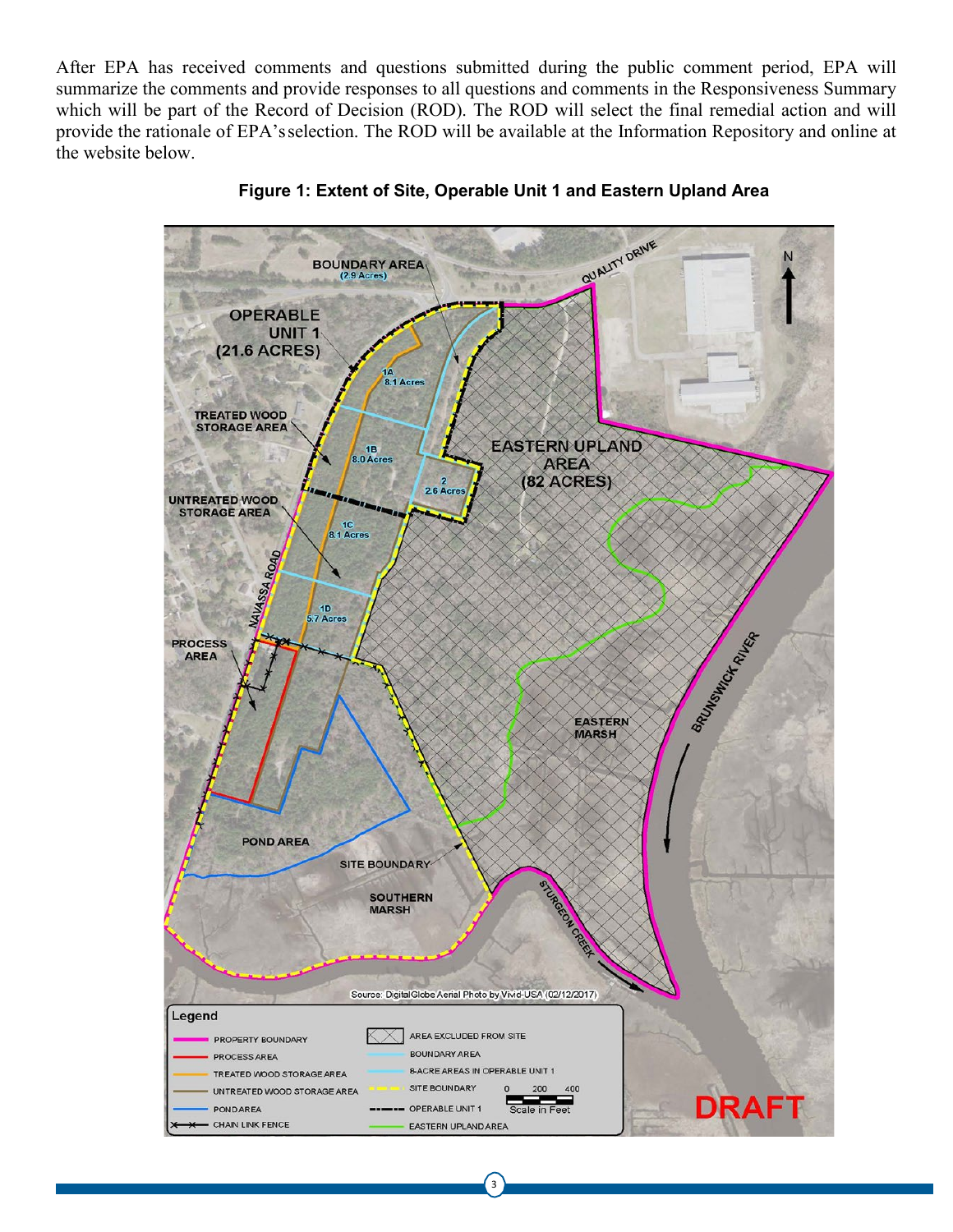## **FOR MORE INFORMATION**

<https://www.epa.gov/superfund/kerr-mcgee-chemical-corp>

**EPA Remedial Project Manager**

Erik Spalvins (404) 562-8938 [Spalvins.Erik@epa.gov](mailto:Spalvins.Erik@epa.gov) **EPA Community Involvement Coordinator** L'Tonya Spencer-Harvey (404) 562-8463 [Spencer.LaTonya@epa.gov](mailto:Spencer.LaTonya@epa.gov)

**State Project Manager** David Mattison (919) 656-5939 [david.mattison@ncdenr.gov](mailto:david.mattison@ncdenr.gov)

## **Information Repositories**

Navassa Community Center 338 Main Street Navassa, North Carolina 28451

Leland Library 487 Village Road NE Leland, North Carolina, 28451

U.S. EPA Region 4 Superfund Records Center 61 Forsyth St, SW Atlanta, GA 30303

Online information on the Site profile page: <https://www.epa.gov/superfund/kerr-mcgee-chemical-corp> under the "Site Documents & Data" link

4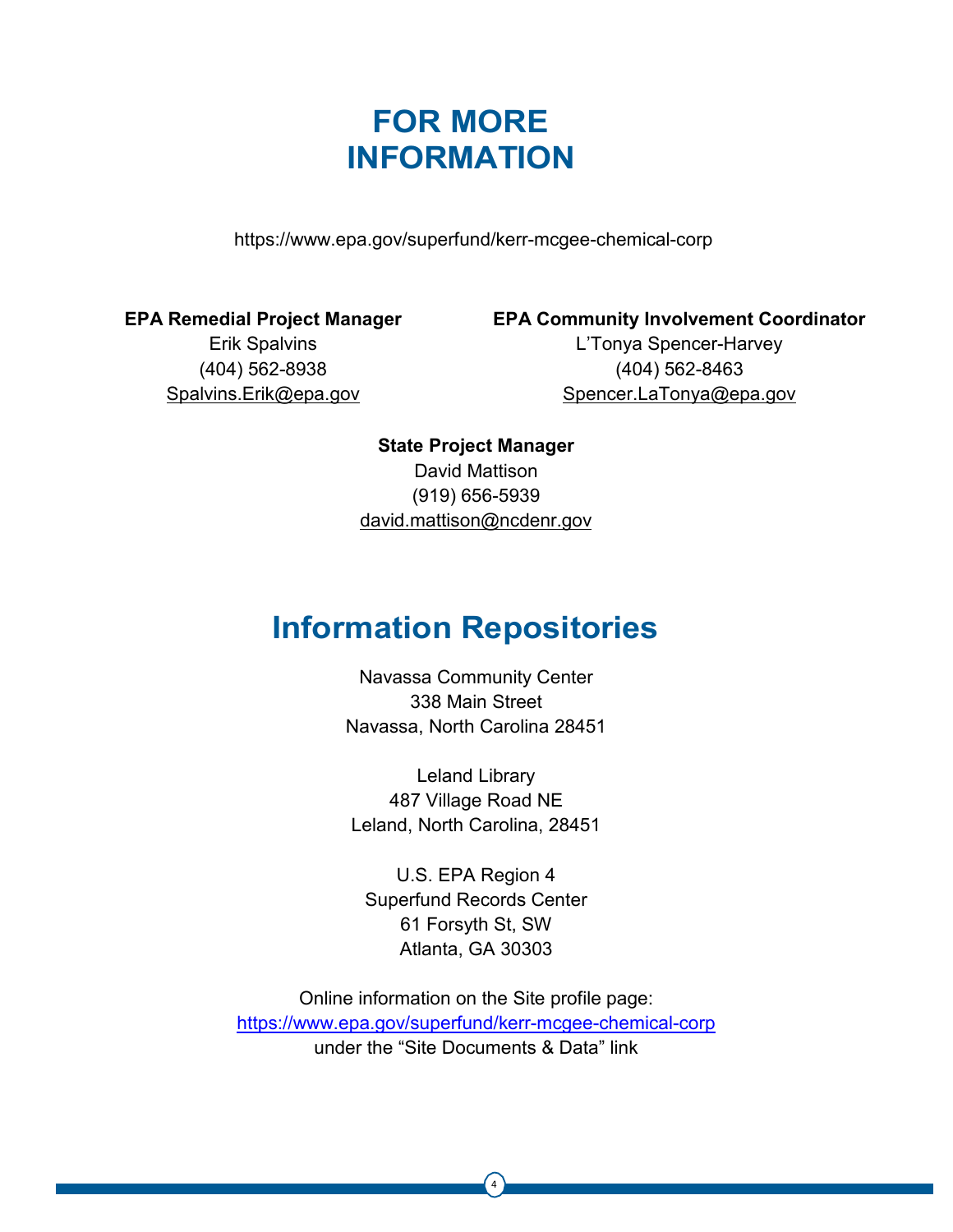Kerr-McGee Chemical Corp-Navassa Site **PUBLIC COMMENT SHEET**

#### USE THIS SPACE TO WRITE YOUR COMMENTS

*Your input on the Proposed Plan for the Kerr-McGee Corp-Navassa Superfund Site is important in helping EPA select a remedy for the Site. You may use the space below to write your comments, then fold and mail. A response to your comment will be included in the Responsiveness Summary.*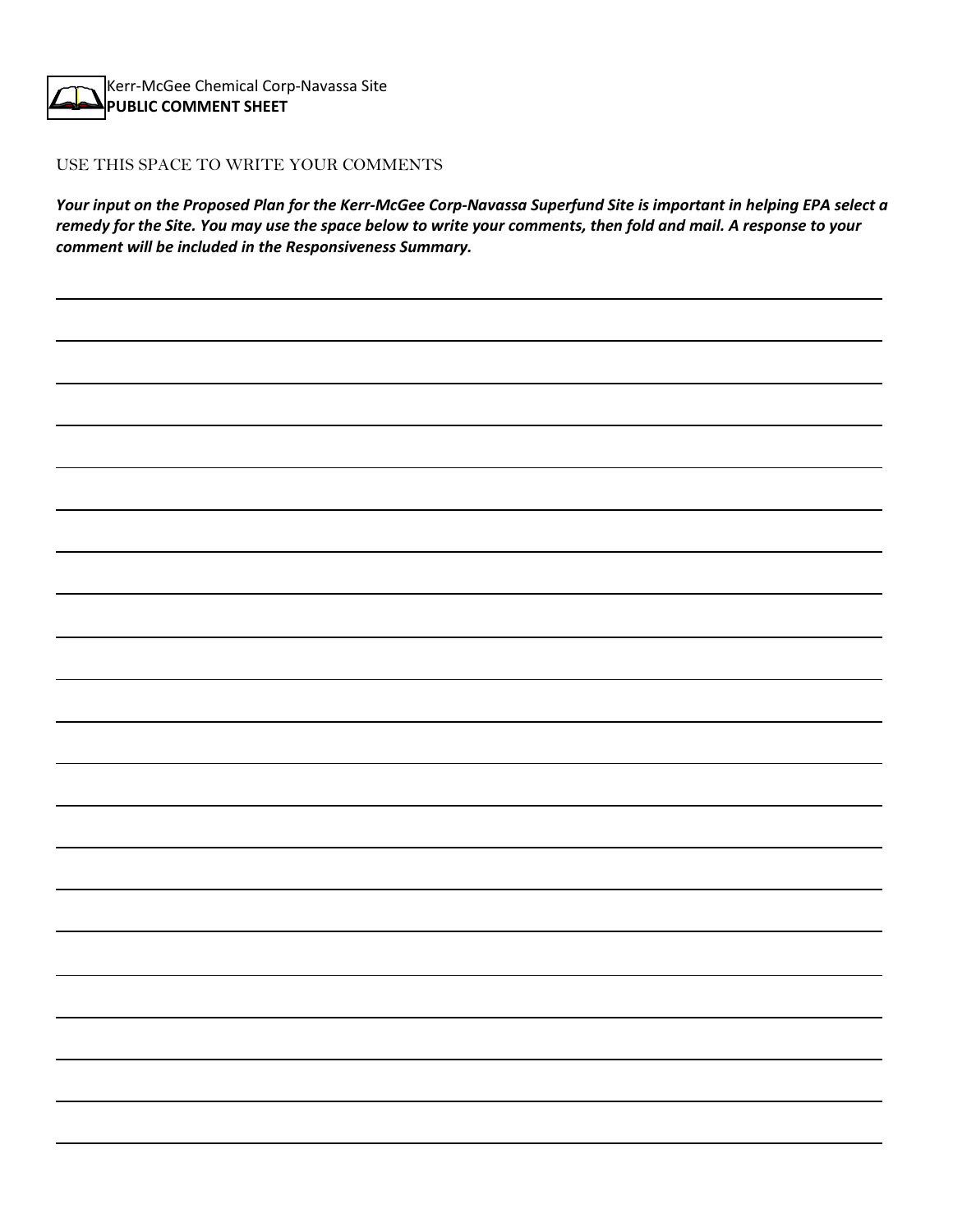| Name    |       |     |  |
|---------|-------|-----|--|
| Address |       |     |  |
| City    | State | 7in |  |

Place Stamp<br>Here Stamp<br>Here

Erik Spalvins, Remedial Project Manager U. S. EPA, Region 4 Superfund Division 61 Forsyth St., SW Atlanta, GA 30303